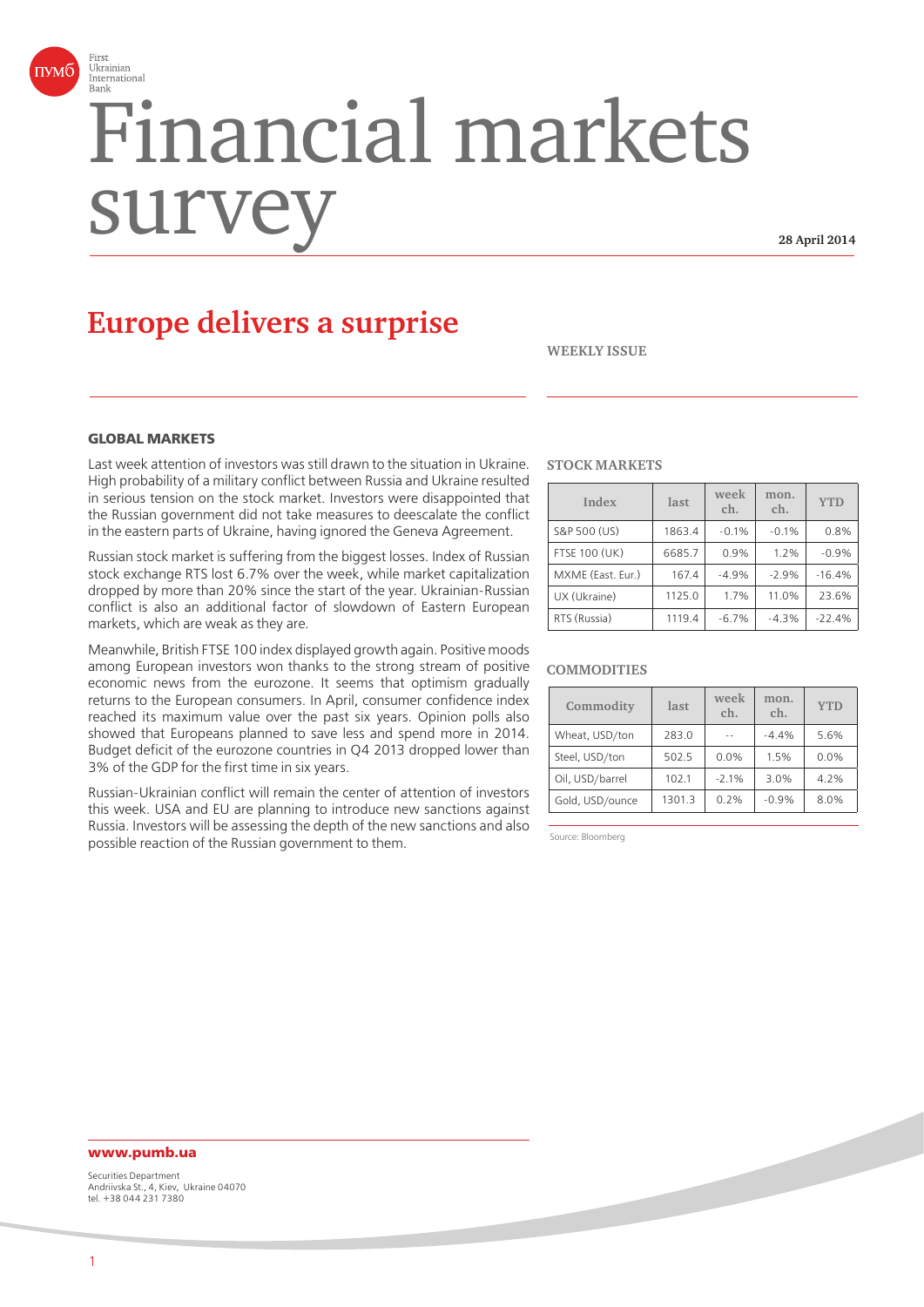

### **MACROECONOMICS**

Real wage growth rates in Ukraine continue to slow down. According to the State Statistics Service, the real growth of wages in March 2014 was 2.4% compared with March 2013, while in February wages increased 4.1% y-o-y. In Q1 2014 real wages grew 3.5% y-o-y. Continuing economic recession in the country is the main reason behind the slowdown of wage growth. Increase of inflation additionally contributed to the slowdown.

In March 2014 the average wage of fully-employed workers amounted to UAH 3,586. Highest levels of wages were registered in Kyiv, Donetsk and Zaporizhzhya oblasts and the lowest – in Ternopil, Chernivtsi and Kherson oblasts.

#### **BOND MARKET**

Last week, the Ministry of Finance raised over UAH 4 billion to the State Budget of Ukraine. At the tender held 22 April the Ministry of Finance raised UAH 4 billion by way of placing internal government bonds with 15% earning rate and maturing in three years. On 24 April, the Ministry of Finance raised another UAH 74.5 million by selling bonds with earning rate at 14.3% and maturing in five years to the only bidder. The fact that longer bonds were placed at lower earning rate points to non-market nature, at least of the last tender.

During the current week, the Ministry of Finance plans to hold a tender for selling internal government bonds on 29 April. The Ministry of Finance will offer bonds denominated in the national currency and maturing in three months and in three years and also bonds denominated in US dollars and maturing in four months.

#### **EQUITY MARKET**

Last week, the Ukrainian Exchange (UX) Index maintained its positions. Based on the results of the week, the index grew 1.7% and closed at 1,125.0 points on Friday, 25 April. That the political situation in the country did not deteriorate significantly allowed investors to secure the position at higher than 1,100 points.

During the current week, the situation on the Ukrainian stock market will depend on further development of the political situation in eastern regions of the country.

#### **FOREIGN EXCHANGE MARKET**

After significant fluctuations during the previous weeks the market found a balance point within the limits of UAH 11.35-11.70/USD. By the end of the week, the volumes of trading gradually increased, which led to narrowing of quotations to the level of UAH 11.40-11.65/USD.

The maximum foreign exchange sales volumes were registered on Friday, 25 April: over USD 0.4 billion (all currencies), including sales of the American currency alone for more than USD 0.3 billion.

#### **LATEST MACROECONOMIC DATA**

| Indicator                                   | Value |
|---------------------------------------------|-------|
| Real wages change in March 2014, % year-on- | 24    |
| vear                                        |       |

Source: the State Statistics Service

#### **THE RESULTS OF PLACING INTERNAL GOVERNMENT BONDS**

| Date of<br>place-<br>ment | Type of<br>bonds | Weight.<br>av. rate | Submit./<br>satisfied<br>bids | Funds<br>raised.<br><b>UAH</b><br>mln |
|---------------------------|------------------|---------------------|-------------------------------|---------------------------------------|
| 22 April                  | 1092 days        | 15.00%              | 4/4                           | 4000.0                                |
| 24 April                  | 1812 days        | 14.30%              | 1/1                           | 75.0                                  |

Source: the Ministry of Finance of Ukraine

#### **THE UX INDEX AND TRADING VOLUME**



Source: Bloomberg

# **Ukraine**

## **28 April 2014**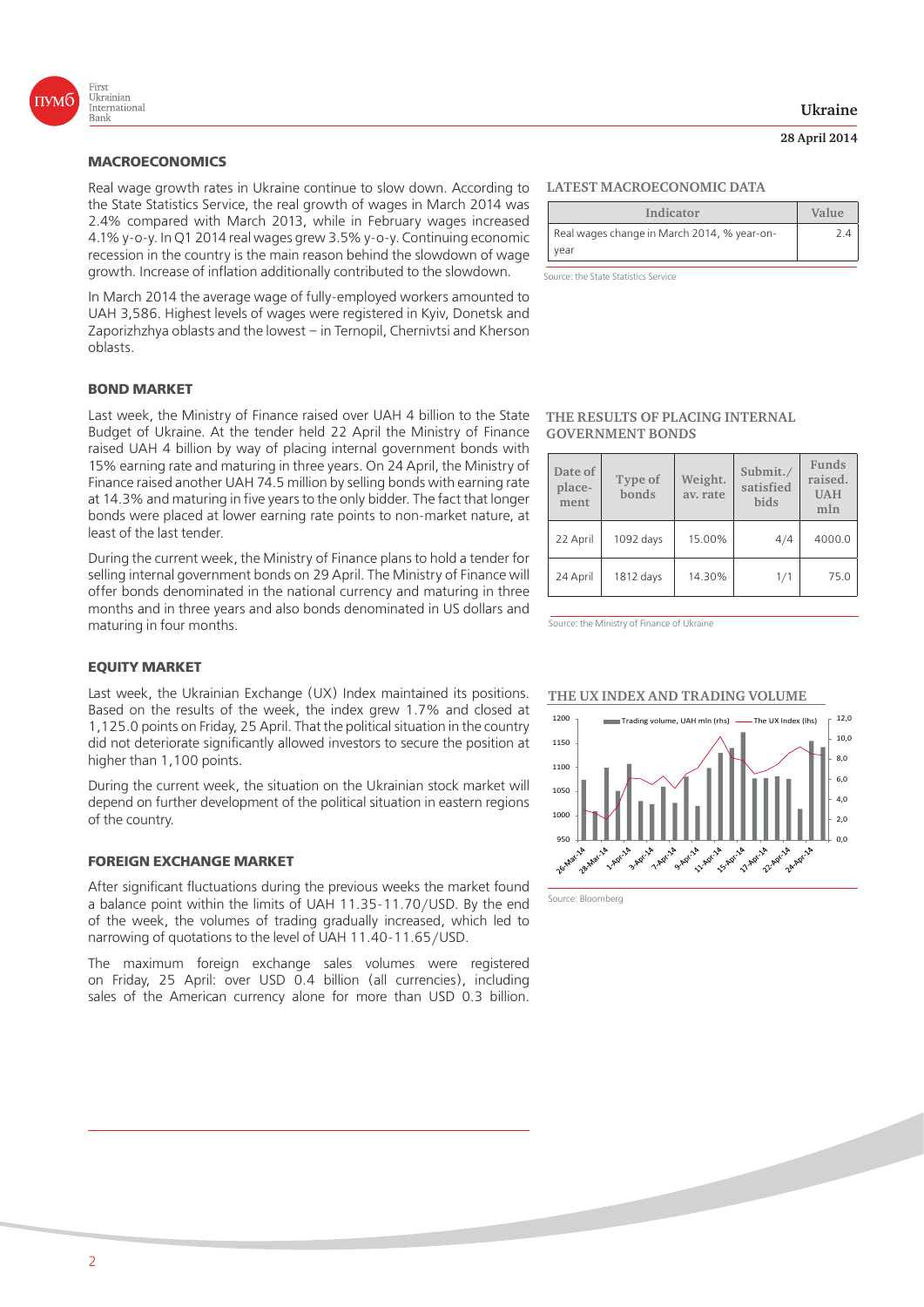

**28 April 2014**

## **INTERBANK LENDING MARKET**

Last week, an increase of the cost of resources was observed on the interbank lending market. Thanks to some stabilization on the currency exchange negative values for swap operations disappeared by the end of the week. The upper limit of the cost of overnight loans grew to 2-3%. The upper limit of the cost of weekly resources also significantly increased to 5-6%. As before, the market players are still refraining from entering contracts longer than one week.

In the course of the previous week, the balance on correspondent accounts ranged within the limits of UAH 28-31 billion. As of Friday morning, 25 April, the balance on correspondent accounts totaled UAH 29.4 billion.